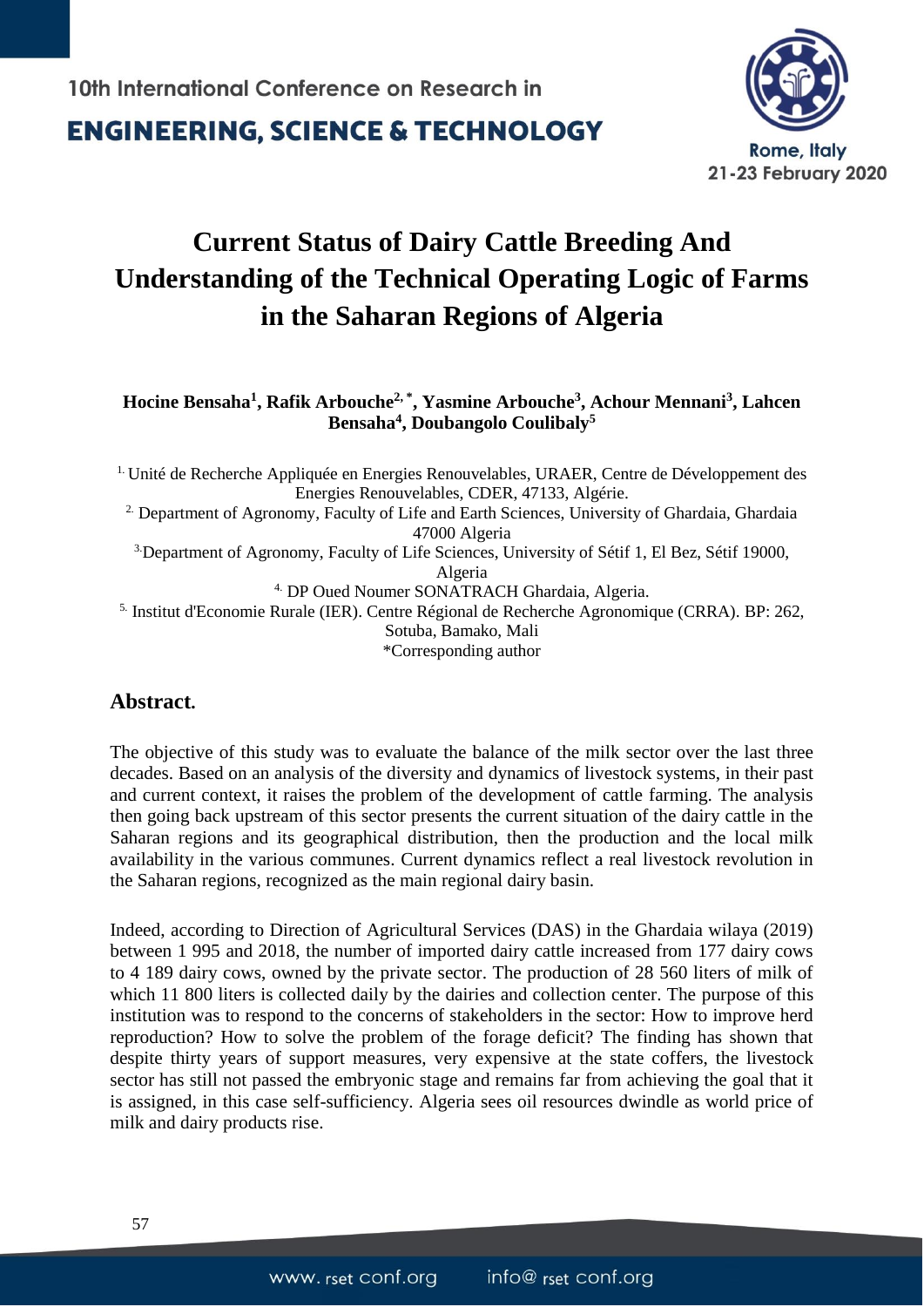# **ENGINEERING, SCIENCE & TECHNOLOGY**



**Keywords:** Agricultural development, Dairy cattle, Ghardaïa, Milk Production, Saharan area.

#### **Introduction**

During the last decade, Ghardaia region, like other Saharan regions, witnessed a remarkable growth in terms of milk production, and, thanks to the improvement of livestock, enhancement of the genetic potential of dairy cattle and goat as well as the increase in number (**Bensaha & Arbouche, 2014a**). The feeding of dairy cattle is subject to many questions on the part of farmers and consumers. First, for concerns regarding product quality, but also the relationship between feeding practices and wider environment and land use (**Bensaha & Arbouche, 2014b**). Among these constraints, the technical aspects to which very few authors have attached importance.

Development of milk production is among the priorities of the Algerian state, to meet a growing demand for milk and its derivatives and, in particular, to cover the deficit in animal protein, facing a spiraling population growth. The overall need for milk of Algeria in 2007 were estimated at 5 billion liters, with an average consumption of about 130 liters per capita per year. (**I.T.E.L.V. 2007**).

The animal welfare issue is more and more central both within the debates between the agricultural world and the global society, and in the regulations. Some of the main issues are to build relevant tools to assess the level of animal welfare on farms, to know whether it is more relevant to improve animal welfare on every farm, or to develop quality schemes with welfare specifications (**Dockes et al., 2007**). At the same time, ruminant farming is increasingly questioned by society about its contribution to sustainable development (**Guillaumin et al., 2009**). To tackle these issues several research projects are being carried out. They study the points of view of farmers, consumers and scientists.

The notion of sustainability is multidimensional since it includes ecological, social and economic objectives. It is in this general context that several methods of assessing the sustainability of agricultural holdings have been proposed by several authors. Among these, the method of indicators of the sustainability of agricultural holdings (IDEA) (**Vilain, 2000**).

All state aid and interventions planned under the plan slag quickly created a craze for cattle including dairy cows, became part of the socio-economic landscape of the Saharan. These measures have largely contributed to the establishment of stable performance in these areas.

The private practice of the veterinary profession has grown, including in the Saharan areas where it has been able to rely on networks of animal health auxiliaries (**Bensaha and Arbouche, 2017**). Vaccinations are partially and gradually provided by private individuals in Algeria (**MADR, 2018**).

According to **Bensaha et al.,** (**2015**) in cattle farms the use of foreign labor, the low level of technology and lack of knowledge of workers exacerbate serious problems. Rural areas are today, namely the Saharan areas are at the heart of the concerns of governments seeking to respond to a growing social and economic necessity (**Kanoun-Meguellati & Yakhlef**, **2008**).

The purpose of this study is to assess the situation of the actors: producer breeders, wholesalers, state agents, private veterinarians and traders; identify the constraints and suggest improvements of this sector in this region.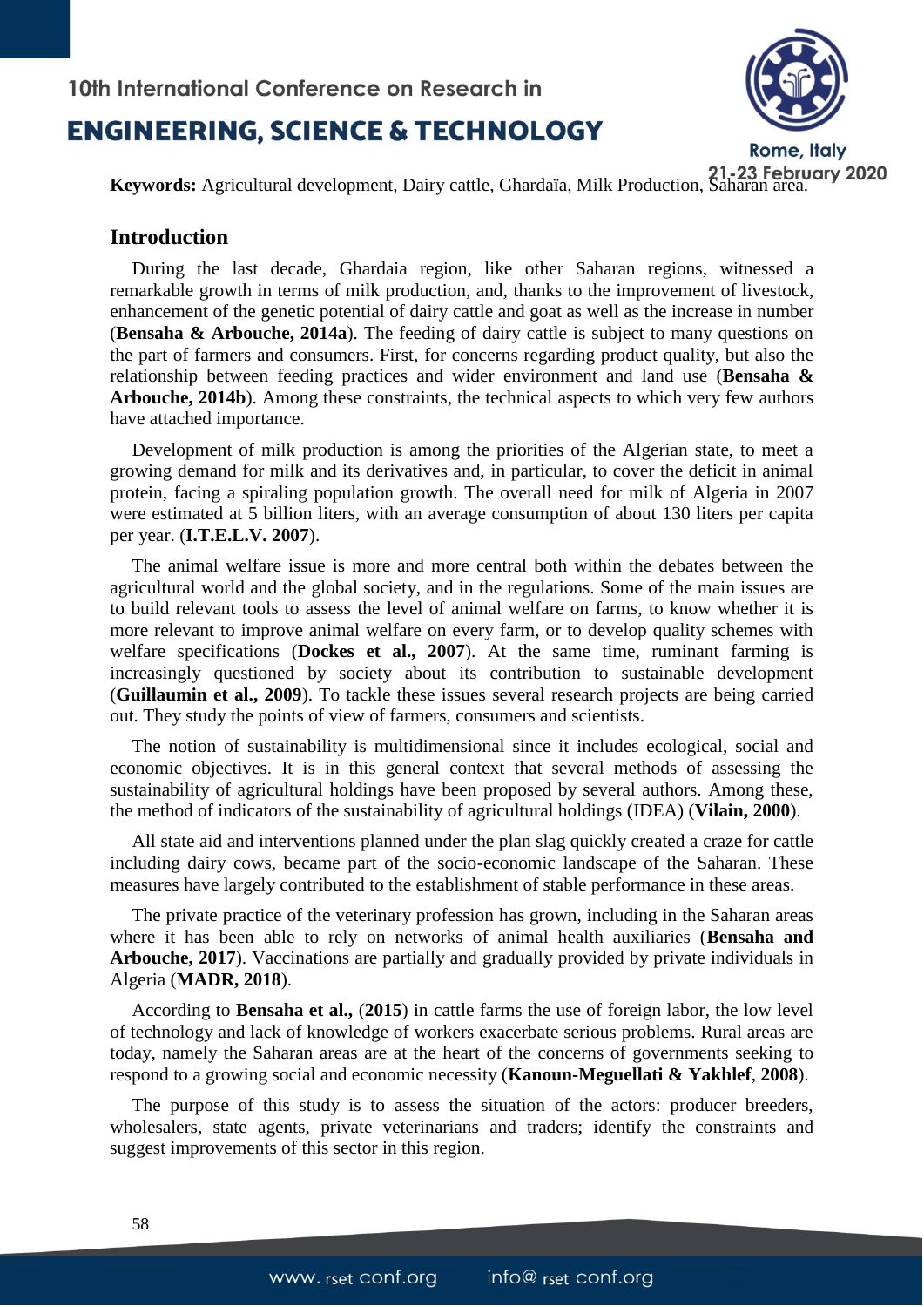### **ENGINEERING, SCIENCE & TECHNOLOGY**



#### **2. Material and methods**

#### **Study Design and Sampling**

Our study focuses on the conduct of the dairy farming practices in the Saharan regions namely the region of Ghardaia. It is based on socio-economic surveys previously carry out by Bensaha et al for their many works. Research was conducted with farmers and producers, agricultural and local government institutions.

These interviews were carried out with stakeholders in the municipalities of the province of Ghardaia (Algeria Sahara region). Each farm was visited for sampling and for data collection.

With the breeders, the semi-closed questionnaires focused on their assessment of the animal health status, the behavior of the animals, reproduction, the level of dependence of the veterinary services, their opinions on the efficiency of state actors and suggestions for improvement. The type of training among breeders was also questioned and their level of training is reported in the results as well as the activities of breeders.

#### **3. Results and discussions**

#### **Fodder potential in the study area**

The agricultural activity recorded a great boom its last years in the region of Ghardaïa thanks to the dynamics instilled by the various programs implemented by the public authorities, to promote this vital sector.

The Saharan zone is one of the difficult areas in which to maintain farms despite all the constraints they face. The state, through public policy has played an important role in the dynamics of this region. In semi-arid forage are traditionally grown as intercrop with cereal **(Bensaha et al., 2017**).

The results of ten years (2008-2018) of agricultural development of the Saharan zones (Table 1) today are generally positive, in terms of area and production. Some Saharan wilayas have become leaders in some agricultural products, including vegetable crops. Dynamics of production of these farms systems reveals their ability to adapt to the different constraints.

**Bensaha et al** (**2015**) notes that these shortcomings in forage resources are an obstacle to livestock development, which leads to deficiencies in animal production. Algerian farming suffers food constraints which limit not only fodder production at farm level but also the production of concentrated feed for dairy cattle.

The intensification of fodder production (Alfalfa, Sorghum, Corn) essential food for the dairy cattle herd currently estimated at 41,200 heads is planned in order to support the development of the milk sector in the region which produces 13,000,000 liters / year of which a large part in the region of Guerrara nicknamed "*Dairy Basin*" as well as the production of red and white meat.

La luzerne constitue la culture fourragère dominante avec une superficie de 1.175 ha, soit plus de 41,81% de la superficie fourragère totale, suivie du maïs ensilage avec une superficie de 1.160 ha (41%), puis l'orge avec 320 ha (11%) et l'avoine avec 150 ha.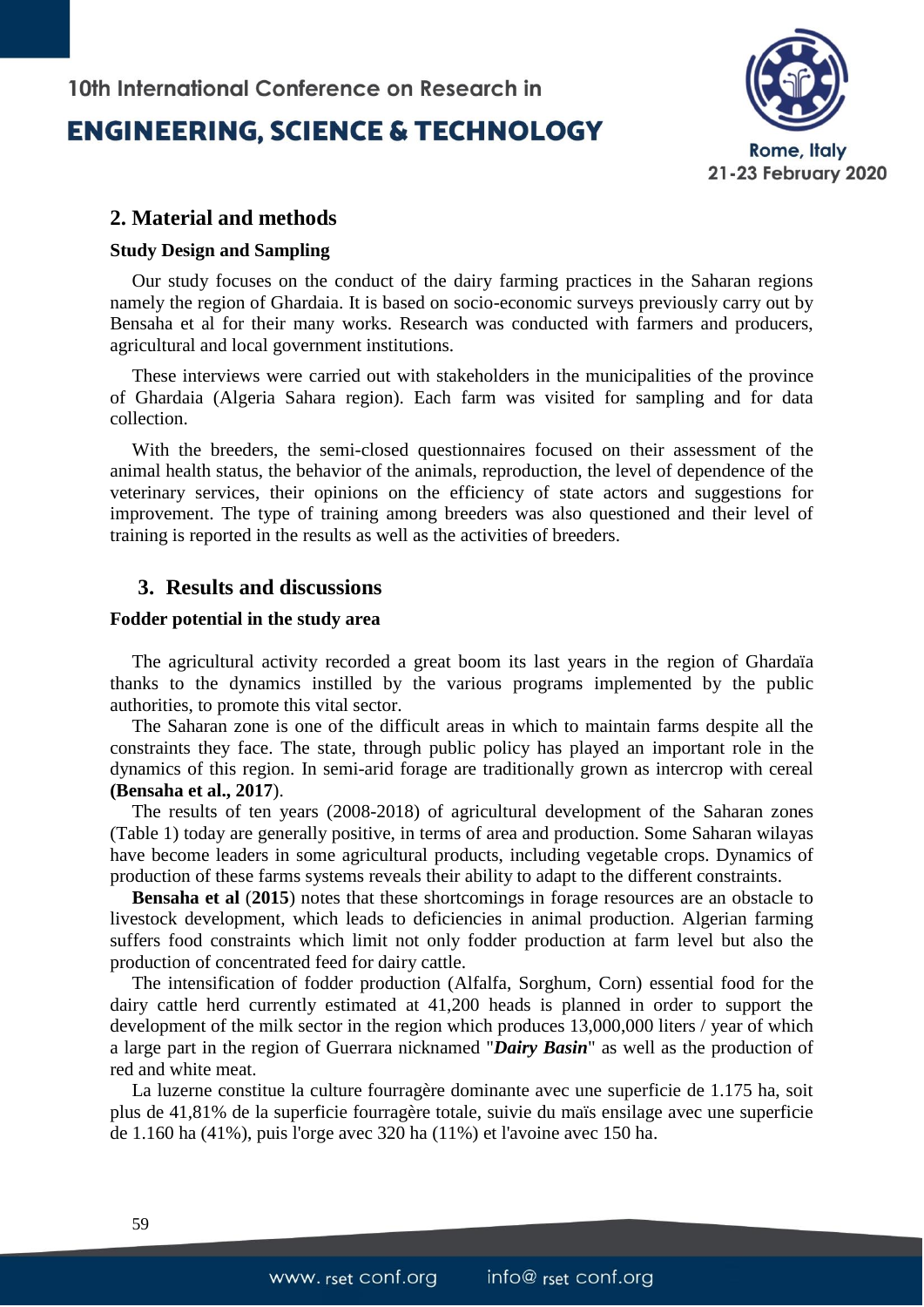# **ENGINEERING, SCIENCE & TECHNOLOGY**



Well adapted to the climatic conditions and the arid environment of the region, these<br>dder crops have proven to be conspired to similar the set of fodder crops have proven to be essential to significantly strengthen the development of the milk sector upstream and to improve the quality of the product and the yield downstream.

| <b>Species</b> | Areas in Ha | Areas harvested in Ha | Quantities harvested in Qx | Average yield In Qx / Ha |
|----------------|-------------|-----------------------|----------------------------|--------------------------|
| Oat            | 549         | 549                   | 43371                      | 79                       |
| Alfalfa        | 1294        | 1294                  | 165630                     | 128                      |
|                | 189         | 189                   | 56700                      | 300                      |
| Grain-maize    | 1880        | 1880                  | 564000                     | 300                      |
| <b>Barley</b>  | 1351        | 1351                  | 162120                     | 120                      |
| <b>Total</b>   | 5540        | 5540                  | 1605221                    | 192                      |

*Table 1. Main crops harvested and implanted in the wilaya of Ghardaia (DSA Ghardaïa. 2018)*

The incentive for the production of fodder by the breeder, rehabilitation and diversification of the forage crops, especially those consumed green, through a careful selection of forage species adapted to local conditions, the use of 'adequate fertilization to improve forage production in quantity and quality, are needed (**MADR, 2018**).

#### **General workforce data Dairy**

Livestock represents one of the main components of the oasis economy of the Ghardaïa region. This sector constitutes an important source of income for the local population and contributes to the maintenance of the ecological balance of the region.

Cattle units surveyed operate imported breeds such as the Holstein breed, the MONTBELIARDE the FLEKVI and BROWN ALPS and cross breeds such as COMTOISE. The racial makeup of farms leaves appears dominance of improved breeds (**Belhadia et al., 2009**). The predominant race is MONTBELIARDE 74%, followed by Holstein and the very small proportion FLEKVI, the BRUNETTE ALPS and COMTOISE. According to (**Belhadia et al., 2009**), (**Belhadia & Yakhlef, 2013**), animals from the local renewal would MONTBELIARDE race, enjoyed by farmers in the region. However, this potential remains poorly expressed especially in the absence of control. The main high goat breed is the result of a cross between the red race oases and Saanen breed, whose number is 153 000 head.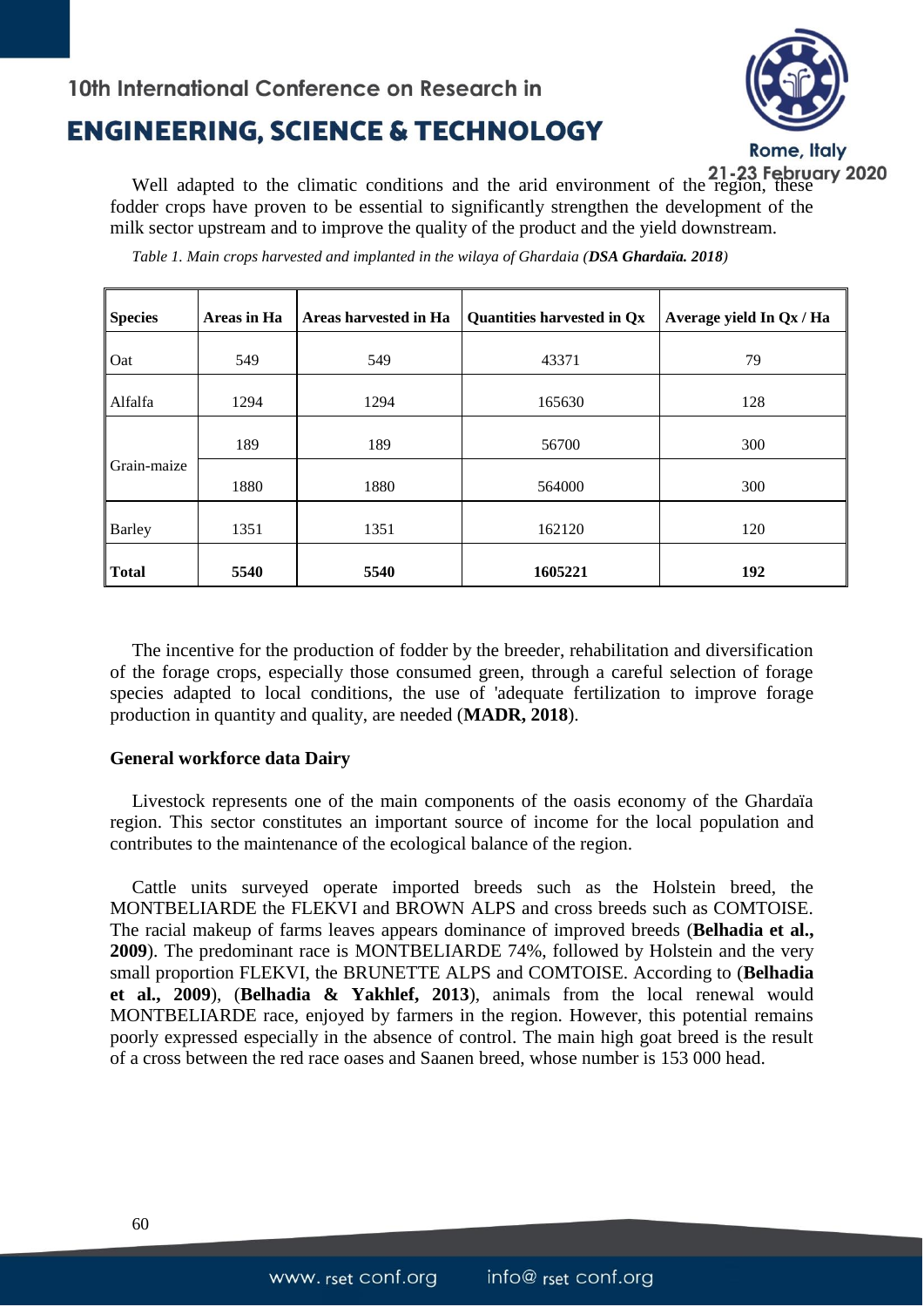# 10th International Conference on Research in **ENGINEERING, SCIENCE & TECHNOLOGY**



The boom in the milk sector in the region of Ghardaïa is favored by several factors, notably the increase in the dairy herd currently estimated at around 4,000 dairy cows, the Improvement of the calving rate and the increase in areas for the production of fodder and silage corn for the manufacture of animal feed (**Table. 2**).

In this perspective, many investors plan to create in the region of Ghardaïa new integrated farms combining dairy cattle breeding, fodder production and production of milk and its derivatives. The development of the sector in the wilaya aims to perpetuate and increase production while guaranteeing the quality of pasteurization processes, by encouraging the creation of new processing and pasteurization units in order to promote conservation without affecting the taste properties of milk. Currently, more than 1.2 million liters of fresh milk are produced monthly in the region of Ghardaïa.

*Table 2. Number of livestock in the study region.* 

| Livestock | Number of head |  |
|-----------|----------------|--|
| Sheep     | 363 000        |  |
| Cattle    | 4 1 8 9        |  |
| Goats     | 159 000        |  |
| Camels    | 11 450         |  |
|           |                |  |

According to **Bensaha et al.,** (**2014 b**) the general structure of cattle size of the study area shows that dairy cows, heifers and calves are 78.1% of the total workforce. This denotes an orientation of farms to one dominated by dairy production versatile production with animals and meat renewal.

#### **Milk collection data**

An agricultural region par excellence, the region of Ghardaïa has become a benchmark region in terms of food self-sufficiency and the (Bio) taste quality of its products. It is currently positioning itself as a leader in the milk sector in the south of the country with 13 million liters of raw milk in 2017, say local officials in the sector, despite the multiple challenges hindering its development, in particular the problem of land fragmentation, low attractiveness for young workers, a dry climate and low rainfall.

In most cases, the breeder does not deliver the milk himself to industrial units.We observe that collectors are approved by the collection center, which collect milk from a business group and take it to the collection center. But in general, they are collectors,owners of refrigerated vehicles which collect milk at the farm level and route directly to the processing unit. In our study area, there are two collectors who ensure collect milk daily even on holidays. M'zab Valley is classified as dairy basin of the Sahara region, with its great potential in milk production and collection of 67% of the quantities of raw milk produced (**Bensaha & Arbouche, 2014a**) .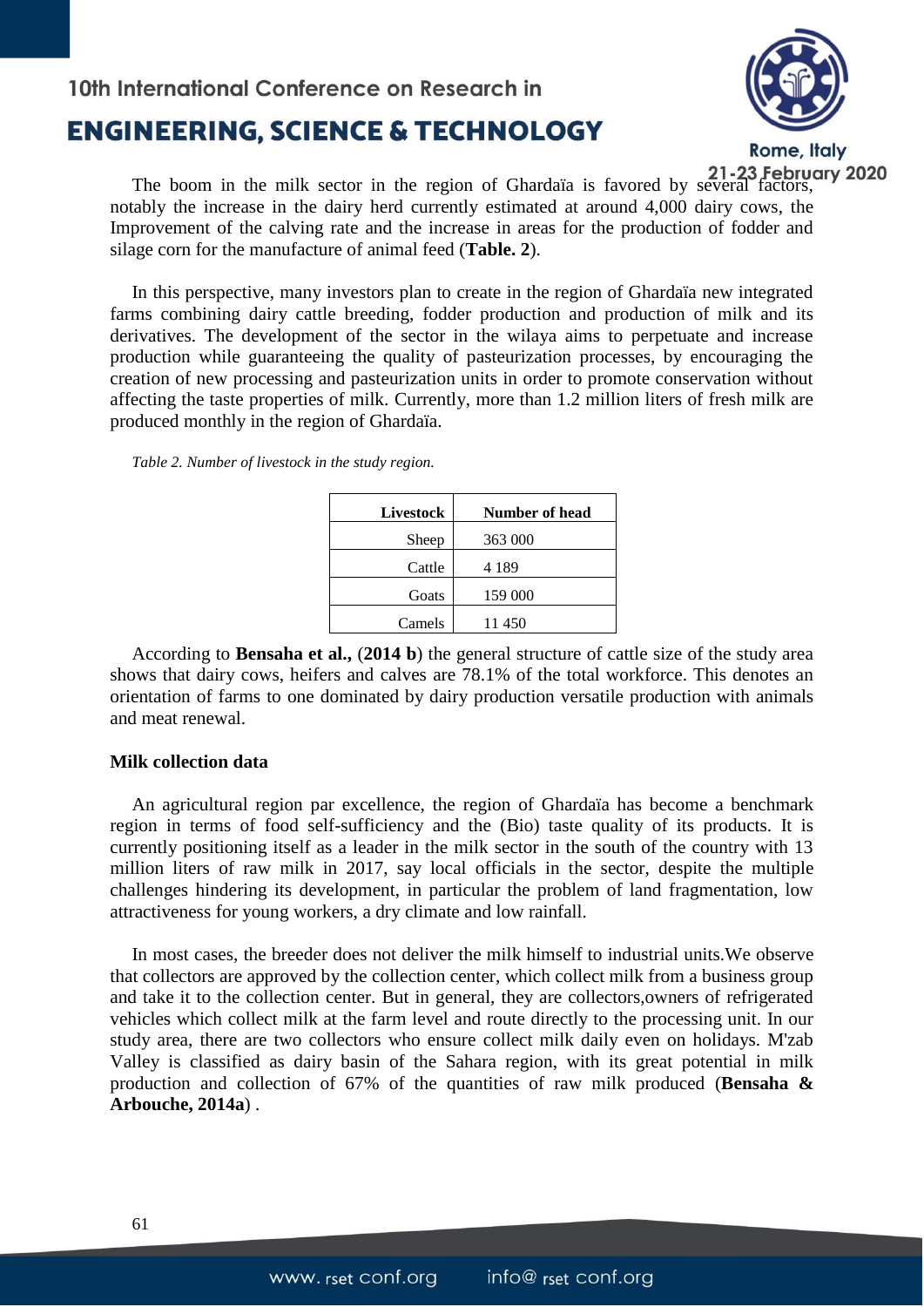## **ENGINEERING, SCIENCE & TECHNOLOGY**



**Collection should have a key role in the policy development of national milk production**<br>Lit is the main link hat we all the policy development of national milk production and it is the main link between the production and the dairy industry (**Sofi et al., 2011**).

The collection equipment used by both collectors is a tanker truck and a car tank. The total capacity of the first collector is 5000 L/day; they really collect only 4800 L/day with 25 farmers. The second collector, served by 12 breeders, ensures a collection of 2400 l/day in two stages (Table 3f).

|                       | <b>Manifold 1</b> | <b>Manifold 2</b> |
|-----------------------|-------------------|-------------------|
| Collection equipment  | Tanker            | Tank car          |
| Collection capacity   | 5 000 l/day       | 1 700 l/day       |
| Volulme collected/day | 4 800 l/day       | 2 400 l/day       |
| Number of farmers     | 25                | 12                |

*Table 3 Milk collectors in the valley of M'Zab and Metlili*

*Source: Bensaha et Arbouche, 2014a*

The milk sector in the region of Ghardaïa is a benchmark for the remarkable boom recorded in recent years, following a set of incentive measures taken by the public authorities affecting all links in the sector. This dynamic was favored by, in addition to the various support systems and incentives, the importation of heifers of dairy breeds, the modernization of the breeding system by equipping the stables with technical equipment suitable for dairy production, food self-sufficiency livestock by encouraging fodder production in large agricultural areas south of the wilaya rich in water and favorable to irrigated agriculture under pivot, as well as the establishment of a raw milk collection system. The incentives put in place by the State have encouraged many breeders in the region to integrate into the milk production process and have also encouraged industrialists and other private farmers to invest in the milk and livestock feed.

The goal of regulators was to allow these farms located throughout the Prefecture of their daily flow perishable product to the packing units. But the needs remain great, and efforts must continue to be absolutely oriented collection, particularly in terms of reducing mobilization costs of raw milk in the industrial process, because, currently, processors admit that the cost of raw milk is unusually high, by between 40 and 45 DA / liter, which is why they resort to import milk powder.

It should be noted that the collection of milk is  $28,560.75 \times 10<sup>3</sup>$  liters, of which milk collected  $11.800x10<sup>3</sup>$ . The breeder cannot count on to live with his family's income it generates.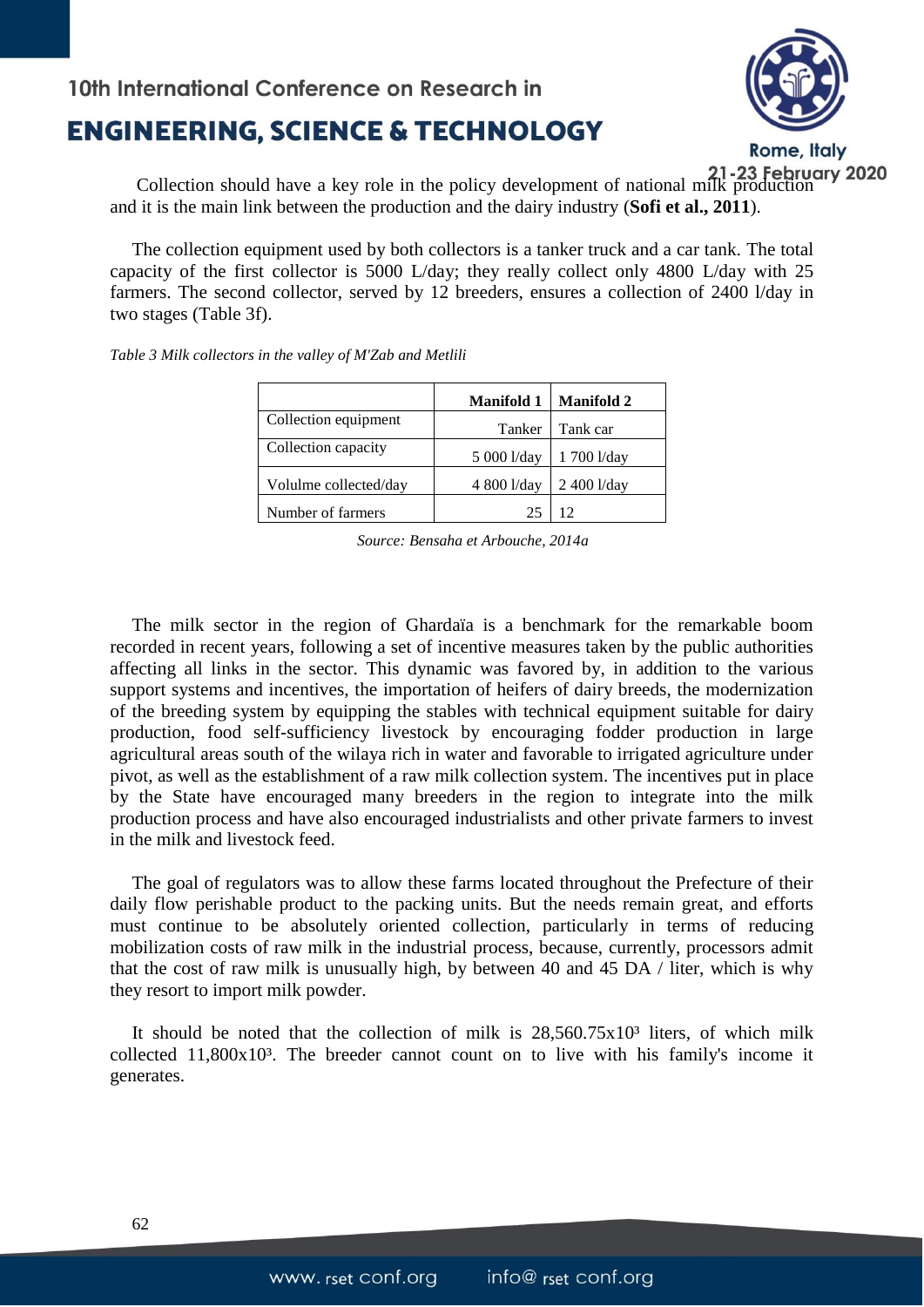# **ENGINEERING, SCIENCE & TECHNOLOGY**



#### **Herd health assessment**

The State, in order to guarantee public health entrusted inspection dairy veterinary services located in wilayas. These services have continued to implement measures to monitor the health of dairy cattle and especially in the fight against tuberculosis and brucellosis, two diseases that also threaten consumer health (**Benkirane, 2001**).

It should be noted the positive impact of health action, which takes place every six months and is associated with periodic epidemiological surveys to maintain all health indices at thresholds satisfactory.

A screening program was implemented by the veterinary inspection of the wilaya of Ghardaia to limit the rise of zoonotic diseases mainly due to the consumption of milk that could escape the circuit imperative pasteurization unit level packaging.

Development institutions concerned have strengthened supervision and support for farmers by 40% of veterinary officials, 30% of private veterinarians and 12% in pre-employment (Table 3), in order to undertake extension activities in an area where, precisely, professionalism is required because of the complexity of the activity**.** It has to be noted that reported outbreaks of contagious diseases are recorded in the table below (**Table. 4**).

|                                                       | <b>Number</b>     |                      | <b>Total workforce</b> |
|-------------------------------------------------------|-------------------|----------------------|------------------------|
| Disease                                               | <b>Fireplaces</b> | Case                 | screened               |
| Bovine tuberculosis                                   | 01                | 01                   | 1412                   |
| Bovine brucéllose                                     | 11                | 29                   | 4852                   |
| Goat brucéllose                                       | 12                | 59                   | 1237                   |
| The plague of small ruminants                         | 04                | 52 sheeps+12 goats   | 21 sheeps $+12$ goats  |
| Bovine foot and mouth disease                         | 02                | 87                   | 17                     |
| and<br>disease<br>small<br>Foot<br>mouth<br>ruminants | 05                | $62$ sheeps+12 goats | $\theta$               |
| Total                                                 | 41                | 134                  | 9486                   |

*Table 4. Reported outbreaks of contagious diseases*

#### **4. Conclusion**

The constraints weighing on the milk sector in the Saharan regions are many and varied. In our country where the promotion of specialized dairy farming is relatively new, the Animal Research adapted to dairy farming Sahara still have several challenges. A participatory approach associating all the actors in the design of policies in terms of animal behavior would increase milk production.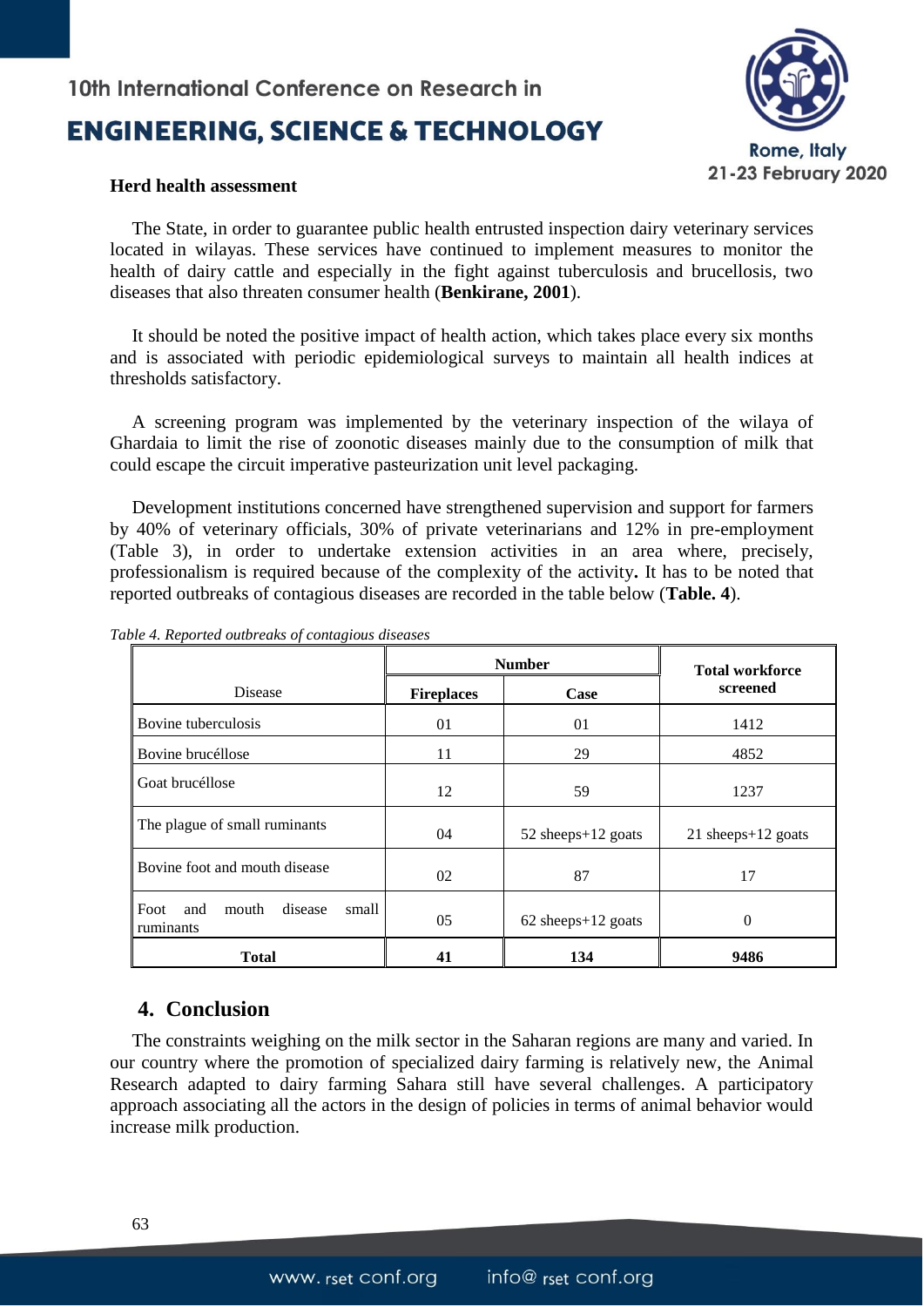## **ENGINEERING, SCIENCE & TECHNOLOGY**



The training of group agents and breeders can be envisaged to improve their diagnostic and care capacities. Every decision at each level and each situation must result from an arbitration must take into account all the technical and socio-economic actors.

### **References**

**[1] Belhadia, M. Saadoud, M. Yakhlef, H. et Bourbouze, A. (2009**). La production laitière bovine en Algérie: Capacité de production et typologie des exploitations des plaines du Moyen Cheliff. Revue Nature et Technologie. n° 01/Juin 2009. Pages 54 à 62.

**[2] Belhadia, M.A. et Yakhlef, H. (2013).** Performance de production laitière et de reproduction des élevages bovins laitiers, en zone semi-aride : les plaines du haut Cheliff, Nord de l'Algérie. Livestock research for Rural development 25 (6) 2013.

**[3] Benkirane, A. (2001).** Surveillance épidémiologique et prophylaxie de la brucellose des ruminants : l'exemple de la région Afrique du nord et Proche-Orient. Revue sciences et techniques. Revue scientifique et technique de l'office international des épizooties 20 (3): 757-767 [http://www.rr-middleeast.oie.int/download/pdf/benkiran%5b1%5d.pdf](http://www.rr-middleeast.oie.int/download/pdf/BENKIRAN%5b1%5d.pdf)

**[4] Bensaha**, **H. Abdelhakem, S and Bensaha, L. (2015)**. Impact of Foreign Labor on the Dynamics and Sustainability of Agricultural Production Units, Case of Ghardaia Region (Algeria Northern Sahara). *Research Journal of Applied Sciences, Engineering and Technology*, 10(4): 408-413.

**[5] Bensaha, H. Arbouche, F. (2014a)**. FACTORS INFLUENCING THE MILK SECTOR IN A SAHARAN ZONE: THE CASE OF MARKETING IN THE VALLEY OF M'ZAB (ALGERIA). *Lucrări Ştiinţifice-Seria Zootehnie*, vol. 61.11-19

**[6] Bensaha, H. Arbouche, F. (2014b)**. REPRODUCTION OF DAIRY COWS IN THE SAHARIAN REGIONS, STUDIES OF SOME PARAMETERS IN THE VALLEY OF M'ZAB, ALGERIA, *Lucrări Ştiinţifice-Seria Zootehnie* vol n: 62, page 28-34.

**[7] Bensaha**, **H**. **Arbouche, R. Coulibaly, D. (2017).** Overview of forage crops in the region of Ghardaia (Northern Algerian Sahara). *International Journal of Agricultural Science and Research* (IJASR) Vol.7, Issue2, Apr 2017, 561-566.

**[8] D.S.A (2018)** Direction des services agricole de la wilaya de Ghardaïa ; statistiques agricoles, superficies et productions, rapport d'activités agricoles (2004-2018), Ghardaïa, 68 p.

**[9] Dockes, A.C. Kling-Eveillard, F. Jacquinot M. Beche J.M. (2007).** Consommateurs et éleveurs de bovins face à la problématique du bien-être animal. Renc. Rech. Ruminants, 2007, 14, 285-292